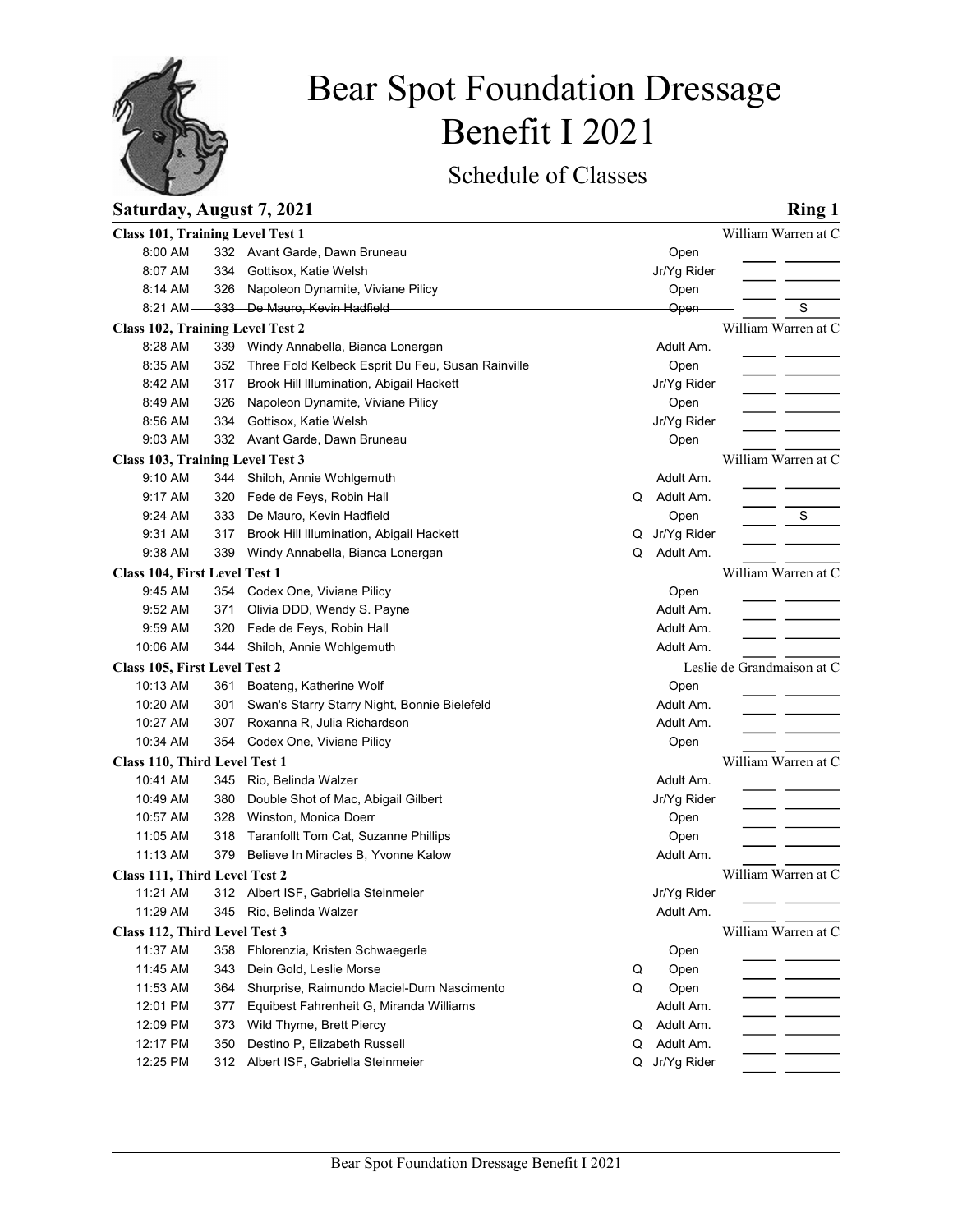### Saturday, August 7, 2021 Ring 1

| Leslie de Grandmaison at C<br>Class 106, First Level Test 3<br>12:33 PM<br>342 Bolero NSN, Iris Berdrow<br>Adult Am.<br>Q<br>12:41 PM<br>Lyrical, Caroline Teich<br>Open<br>330<br>12:49 PM<br>Sweet August, Catherine Hibbitt<br>Adult Am.<br>360<br>Q<br>12:57 PM<br>Tattoo, Cailin Heinze<br>Adult Am.<br>369<br>1:05 PM<br>San Souveran, Kailey Hennessey<br>Jr/Yg Rider<br>305<br>1:13 PM<br>Beauty Girl, Patricia Domigan<br>Adult Am.<br>368<br>Q<br>1:21 PM<br>371<br>Olivia DDD, Wendy S. Payne<br>Adult Am.<br>1:29 PM<br>Swan's Starry Starry Night, Bonnie Bielefeld<br>Adult Am.<br>301<br>1:37 PM<br>361<br>Boateng, Katherine Wolf<br>Open<br>Leslie de Grandmaison at C<br>Class 107, Second Level Test 1<br>1:45 PM<br>307<br>Roxanna R, Julia Richardson<br>Adult Am.<br>1:52 PM<br>370<br>Enzo V, Heather Goetsch<br>Adult Am.<br>1:59 PM<br>303<br>Quillane Arrow, Ariel Hallgren<br>Adult Am.<br>2:06 PM<br>EWF Look Sharp, Jill DiGregorio<br>Adult Am.<br>365<br>Rieke S, Erinne Fiscus<br>2:13 PM<br>327<br>Jr/Yg Rider<br>2:20 PM<br>369 Tattoo, Cailin Heinze<br>Adult Am.<br>Leslie de Grandmaison at C<br>Class 108, Second Level Test 2<br>2:27 PM<br>330 Lyrical, Caroline Teich<br>Open<br>William Warren at C<br><b>Class 112, Third Level Test 3 Continues</b><br>2:34 PM<br>331 Be My Hero, Leslie Morse<br>Q<br>Open<br>Class 113, Fourth Level Test 1<br>William Warren at C<br>2:42 PM<br>372 Zenzero, Barbara Smith<br>Adult Am.<br>2:50 PM<br>362 Woody, Leslie Ann McGowan<br>Open<br>- - -<br>2:58 PM<br>324 Wibka, Sophia Forsyth<br>Jr/Yg Rider<br>3:06 PM<br>359 Fhifth Avenue, Kristen Schwaegerle<br>Open<br>William Warren at C<br>Class 115, Fourth Level Test 3<br>Adult Am.<br>3:14 PM<br>325 Rocky Lane, Anna Kolchinsky<br>Q<br>3:22 PM<br>346 Fernando, Faye Dunn<br>Q<br>Adult Am.<br>Class 117, USDF Freestyle TOC<br>William Warren at C<br>3:38 PM<br>360 Sweet August, Catherine Hibbitt<br>Q<br>Adult Am.<br>F1<br>3:47 PM<br>353 Cadence, Kasey Feola<br>F <sub>3</sub><br>Q<br>Adult Am.<br>3:56 PM<br>375 Cedrick, Kevin Hadfield<br>F1<br>Q<br>Open<br>William Warren at C<br>Class 118, FEI Freestyle TOC<br>4:05 PM<br>F1<br>363 Bel Fast, Leslie Ann McGowan<br>Open<br>Leslie de Grandmaison at C<br>Class 109, Second Level Test 3<br>4:14 PM<br>378 Patriot's Conquistador, Maria McGrath<br>Adult Am.<br>Q<br>4:22 PM<br>311 Valentino G, Hillary Bryan<br>Adult Am.<br>4:30 PM<br>302 Sheza Pure Color, Kerry Mayer<br>Adult Am.<br>4:38 PM<br>360 Sweet August, Catherine Hibbitt<br>Adult Am.<br>Q<br>William Warren at C<br><b>Class 115, Fourth Level Test 3 Continues</b> | Saturday, August 7, 2021 |  |  |  | <b>Ring 1</b> |
|-------------------------------------------------------------------------------------------------------------------------------------------------------------------------------------------------------------------------------------------------------------------------------------------------------------------------------------------------------------------------------------------------------------------------------------------------------------------------------------------------------------------------------------------------------------------------------------------------------------------------------------------------------------------------------------------------------------------------------------------------------------------------------------------------------------------------------------------------------------------------------------------------------------------------------------------------------------------------------------------------------------------------------------------------------------------------------------------------------------------------------------------------------------------------------------------------------------------------------------------------------------------------------------------------------------------------------------------------------------------------------------------------------------------------------------------------------------------------------------------------------------------------------------------------------------------------------------------------------------------------------------------------------------------------------------------------------------------------------------------------------------------------------------------------------------------------------------------------------------------------------------------------------------------------------------------------------------------------------------------------------------------------------------------------------------------------------------------------------------------------------------------------------------------------------------------------------------------------------------------------------------------------------------------------------------------------------------------------------------------------------------------------------------------------------------------------------------------------------------------------------------------------------------------------------------------------------------------------------------------------------------------------------|--------------------------|--|--|--|---------------|
|                                                                                                                                                                                                                                                                                                                                                                                                                                                                                                                                                                                                                                                                                                                                                                                                                                                                                                                                                                                                                                                                                                                                                                                                                                                                                                                                                                                                                                                                                                                                                                                                                                                                                                                                                                                                                                                                                                                                                                                                                                                                                                                                                                                                                                                                                                                                                                                                                                                                                                                                                                                                                                                       |                          |  |  |  |               |
|                                                                                                                                                                                                                                                                                                                                                                                                                                                                                                                                                                                                                                                                                                                                                                                                                                                                                                                                                                                                                                                                                                                                                                                                                                                                                                                                                                                                                                                                                                                                                                                                                                                                                                                                                                                                                                                                                                                                                                                                                                                                                                                                                                                                                                                                                                                                                                                                                                                                                                                                                                                                                                                       |                          |  |  |  |               |
|                                                                                                                                                                                                                                                                                                                                                                                                                                                                                                                                                                                                                                                                                                                                                                                                                                                                                                                                                                                                                                                                                                                                                                                                                                                                                                                                                                                                                                                                                                                                                                                                                                                                                                                                                                                                                                                                                                                                                                                                                                                                                                                                                                                                                                                                                                                                                                                                                                                                                                                                                                                                                                                       |                          |  |  |  |               |
|                                                                                                                                                                                                                                                                                                                                                                                                                                                                                                                                                                                                                                                                                                                                                                                                                                                                                                                                                                                                                                                                                                                                                                                                                                                                                                                                                                                                                                                                                                                                                                                                                                                                                                                                                                                                                                                                                                                                                                                                                                                                                                                                                                                                                                                                                                                                                                                                                                                                                                                                                                                                                                                       |                          |  |  |  |               |
|                                                                                                                                                                                                                                                                                                                                                                                                                                                                                                                                                                                                                                                                                                                                                                                                                                                                                                                                                                                                                                                                                                                                                                                                                                                                                                                                                                                                                                                                                                                                                                                                                                                                                                                                                                                                                                                                                                                                                                                                                                                                                                                                                                                                                                                                                                                                                                                                                                                                                                                                                                                                                                                       |                          |  |  |  |               |
|                                                                                                                                                                                                                                                                                                                                                                                                                                                                                                                                                                                                                                                                                                                                                                                                                                                                                                                                                                                                                                                                                                                                                                                                                                                                                                                                                                                                                                                                                                                                                                                                                                                                                                                                                                                                                                                                                                                                                                                                                                                                                                                                                                                                                                                                                                                                                                                                                                                                                                                                                                                                                                                       |                          |  |  |  |               |
|                                                                                                                                                                                                                                                                                                                                                                                                                                                                                                                                                                                                                                                                                                                                                                                                                                                                                                                                                                                                                                                                                                                                                                                                                                                                                                                                                                                                                                                                                                                                                                                                                                                                                                                                                                                                                                                                                                                                                                                                                                                                                                                                                                                                                                                                                                                                                                                                                                                                                                                                                                                                                                                       |                          |  |  |  |               |
|                                                                                                                                                                                                                                                                                                                                                                                                                                                                                                                                                                                                                                                                                                                                                                                                                                                                                                                                                                                                                                                                                                                                                                                                                                                                                                                                                                                                                                                                                                                                                                                                                                                                                                                                                                                                                                                                                                                                                                                                                                                                                                                                                                                                                                                                                                                                                                                                                                                                                                                                                                                                                                                       |                          |  |  |  |               |
|                                                                                                                                                                                                                                                                                                                                                                                                                                                                                                                                                                                                                                                                                                                                                                                                                                                                                                                                                                                                                                                                                                                                                                                                                                                                                                                                                                                                                                                                                                                                                                                                                                                                                                                                                                                                                                                                                                                                                                                                                                                                                                                                                                                                                                                                                                                                                                                                                                                                                                                                                                                                                                                       |                          |  |  |  |               |
|                                                                                                                                                                                                                                                                                                                                                                                                                                                                                                                                                                                                                                                                                                                                                                                                                                                                                                                                                                                                                                                                                                                                                                                                                                                                                                                                                                                                                                                                                                                                                                                                                                                                                                                                                                                                                                                                                                                                                                                                                                                                                                                                                                                                                                                                                                                                                                                                                                                                                                                                                                                                                                                       |                          |  |  |  |               |
|                                                                                                                                                                                                                                                                                                                                                                                                                                                                                                                                                                                                                                                                                                                                                                                                                                                                                                                                                                                                                                                                                                                                                                                                                                                                                                                                                                                                                                                                                                                                                                                                                                                                                                                                                                                                                                                                                                                                                                                                                                                                                                                                                                                                                                                                                                                                                                                                                                                                                                                                                                                                                                                       |                          |  |  |  |               |
|                                                                                                                                                                                                                                                                                                                                                                                                                                                                                                                                                                                                                                                                                                                                                                                                                                                                                                                                                                                                                                                                                                                                                                                                                                                                                                                                                                                                                                                                                                                                                                                                                                                                                                                                                                                                                                                                                                                                                                                                                                                                                                                                                                                                                                                                                                                                                                                                                                                                                                                                                                                                                                                       |                          |  |  |  |               |
|                                                                                                                                                                                                                                                                                                                                                                                                                                                                                                                                                                                                                                                                                                                                                                                                                                                                                                                                                                                                                                                                                                                                                                                                                                                                                                                                                                                                                                                                                                                                                                                                                                                                                                                                                                                                                                                                                                                                                                                                                                                                                                                                                                                                                                                                                                                                                                                                                                                                                                                                                                                                                                                       |                          |  |  |  |               |
|                                                                                                                                                                                                                                                                                                                                                                                                                                                                                                                                                                                                                                                                                                                                                                                                                                                                                                                                                                                                                                                                                                                                                                                                                                                                                                                                                                                                                                                                                                                                                                                                                                                                                                                                                                                                                                                                                                                                                                                                                                                                                                                                                                                                                                                                                                                                                                                                                                                                                                                                                                                                                                                       |                          |  |  |  |               |
|                                                                                                                                                                                                                                                                                                                                                                                                                                                                                                                                                                                                                                                                                                                                                                                                                                                                                                                                                                                                                                                                                                                                                                                                                                                                                                                                                                                                                                                                                                                                                                                                                                                                                                                                                                                                                                                                                                                                                                                                                                                                                                                                                                                                                                                                                                                                                                                                                                                                                                                                                                                                                                                       |                          |  |  |  |               |
|                                                                                                                                                                                                                                                                                                                                                                                                                                                                                                                                                                                                                                                                                                                                                                                                                                                                                                                                                                                                                                                                                                                                                                                                                                                                                                                                                                                                                                                                                                                                                                                                                                                                                                                                                                                                                                                                                                                                                                                                                                                                                                                                                                                                                                                                                                                                                                                                                                                                                                                                                                                                                                                       |                          |  |  |  |               |
|                                                                                                                                                                                                                                                                                                                                                                                                                                                                                                                                                                                                                                                                                                                                                                                                                                                                                                                                                                                                                                                                                                                                                                                                                                                                                                                                                                                                                                                                                                                                                                                                                                                                                                                                                                                                                                                                                                                                                                                                                                                                                                                                                                                                                                                                                                                                                                                                                                                                                                                                                                                                                                                       |                          |  |  |  |               |
|                                                                                                                                                                                                                                                                                                                                                                                                                                                                                                                                                                                                                                                                                                                                                                                                                                                                                                                                                                                                                                                                                                                                                                                                                                                                                                                                                                                                                                                                                                                                                                                                                                                                                                                                                                                                                                                                                                                                                                                                                                                                                                                                                                                                                                                                                                                                                                                                                                                                                                                                                                                                                                                       |                          |  |  |  |               |
|                                                                                                                                                                                                                                                                                                                                                                                                                                                                                                                                                                                                                                                                                                                                                                                                                                                                                                                                                                                                                                                                                                                                                                                                                                                                                                                                                                                                                                                                                                                                                                                                                                                                                                                                                                                                                                                                                                                                                                                                                                                                                                                                                                                                                                                                                                                                                                                                                                                                                                                                                                                                                                                       |                          |  |  |  |               |
|                                                                                                                                                                                                                                                                                                                                                                                                                                                                                                                                                                                                                                                                                                                                                                                                                                                                                                                                                                                                                                                                                                                                                                                                                                                                                                                                                                                                                                                                                                                                                                                                                                                                                                                                                                                                                                                                                                                                                                                                                                                                                                                                                                                                                                                                                                                                                                                                                                                                                                                                                                                                                                                       |                          |  |  |  |               |
|                                                                                                                                                                                                                                                                                                                                                                                                                                                                                                                                                                                                                                                                                                                                                                                                                                                                                                                                                                                                                                                                                                                                                                                                                                                                                                                                                                                                                                                                                                                                                                                                                                                                                                                                                                                                                                                                                                                                                                                                                                                                                                                                                                                                                                                                                                                                                                                                                                                                                                                                                                                                                                                       |                          |  |  |  |               |
|                                                                                                                                                                                                                                                                                                                                                                                                                                                                                                                                                                                                                                                                                                                                                                                                                                                                                                                                                                                                                                                                                                                                                                                                                                                                                                                                                                                                                                                                                                                                                                                                                                                                                                                                                                                                                                                                                                                                                                                                                                                                                                                                                                                                                                                                                                                                                                                                                                                                                                                                                                                                                                                       |                          |  |  |  |               |
|                                                                                                                                                                                                                                                                                                                                                                                                                                                                                                                                                                                                                                                                                                                                                                                                                                                                                                                                                                                                                                                                                                                                                                                                                                                                                                                                                                                                                                                                                                                                                                                                                                                                                                                                                                                                                                                                                                                                                                                                                                                                                                                                                                                                                                                                                                                                                                                                                                                                                                                                                                                                                                                       |                          |  |  |  |               |
|                                                                                                                                                                                                                                                                                                                                                                                                                                                                                                                                                                                                                                                                                                                                                                                                                                                                                                                                                                                                                                                                                                                                                                                                                                                                                                                                                                                                                                                                                                                                                                                                                                                                                                                                                                                                                                                                                                                                                                                                                                                                                                                                                                                                                                                                                                                                                                                                                                                                                                                                                                                                                                                       |                          |  |  |  |               |
|                                                                                                                                                                                                                                                                                                                                                                                                                                                                                                                                                                                                                                                                                                                                                                                                                                                                                                                                                                                                                                                                                                                                                                                                                                                                                                                                                                                                                                                                                                                                                                                                                                                                                                                                                                                                                                                                                                                                                                                                                                                                                                                                                                                                                                                                                                                                                                                                                                                                                                                                                                                                                                                       |                          |  |  |  |               |
|                                                                                                                                                                                                                                                                                                                                                                                                                                                                                                                                                                                                                                                                                                                                                                                                                                                                                                                                                                                                                                                                                                                                                                                                                                                                                                                                                                                                                                                                                                                                                                                                                                                                                                                                                                                                                                                                                                                                                                                                                                                                                                                                                                                                                                                                                                                                                                                                                                                                                                                                                                                                                                                       |                          |  |  |  |               |
|                                                                                                                                                                                                                                                                                                                                                                                                                                                                                                                                                                                                                                                                                                                                                                                                                                                                                                                                                                                                                                                                                                                                                                                                                                                                                                                                                                                                                                                                                                                                                                                                                                                                                                                                                                                                                                                                                                                                                                                                                                                                                                                                                                                                                                                                                                                                                                                                                                                                                                                                                                                                                                                       |                          |  |  |  |               |
|                                                                                                                                                                                                                                                                                                                                                                                                                                                                                                                                                                                                                                                                                                                                                                                                                                                                                                                                                                                                                                                                                                                                                                                                                                                                                                                                                                                                                                                                                                                                                                                                                                                                                                                                                                                                                                                                                                                                                                                                                                                                                                                                                                                                                                                                                                                                                                                                                                                                                                                                                                                                                                                       |                          |  |  |  |               |
|                                                                                                                                                                                                                                                                                                                                                                                                                                                                                                                                                                                                                                                                                                                                                                                                                                                                                                                                                                                                                                                                                                                                                                                                                                                                                                                                                                                                                                                                                                                                                                                                                                                                                                                                                                                                                                                                                                                                                                                                                                                                                                                                                                                                                                                                                                                                                                                                                                                                                                                                                                                                                                                       |                          |  |  |  |               |
|                                                                                                                                                                                                                                                                                                                                                                                                                                                                                                                                                                                                                                                                                                                                                                                                                                                                                                                                                                                                                                                                                                                                                                                                                                                                                                                                                                                                                                                                                                                                                                                                                                                                                                                                                                                                                                                                                                                                                                                                                                                                                                                                                                                                                                                                                                                                                                                                                                                                                                                                                                                                                                                       |                          |  |  |  |               |
|                                                                                                                                                                                                                                                                                                                                                                                                                                                                                                                                                                                                                                                                                                                                                                                                                                                                                                                                                                                                                                                                                                                                                                                                                                                                                                                                                                                                                                                                                                                                                                                                                                                                                                                                                                                                                                                                                                                                                                                                                                                                                                                                                                                                                                                                                                                                                                                                                                                                                                                                                                                                                                                       |                          |  |  |  |               |
|                                                                                                                                                                                                                                                                                                                                                                                                                                                                                                                                                                                                                                                                                                                                                                                                                                                                                                                                                                                                                                                                                                                                                                                                                                                                                                                                                                                                                                                                                                                                                                                                                                                                                                                                                                                                                                                                                                                                                                                                                                                                                                                                                                                                                                                                                                                                                                                                                                                                                                                                                                                                                                                       |                          |  |  |  |               |
|                                                                                                                                                                                                                                                                                                                                                                                                                                                                                                                                                                                                                                                                                                                                                                                                                                                                                                                                                                                                                                                                                                                                                                                                                                                                                                                                                                                                                                                                                                                                                                                                                                                                                                                                                                                                                                                                                                                                                                                                                                                                                                                                                                                                                                                                                                                                                                                                                                                                                                                                                                                                                                                       |                          |  |  |  |               |
|                                                                                                                                                                                                                                                                                                                                                                                                                                                                                                                                                                                                                                                                                                                                                                                                                                                                                                                                                                                                                                                                                                                                                                                                                                                                                                                                                                                                                                                                                                                                                                                                                                                                                                                                                                                                                                                                                                                                                                                                                                                                                                                                                                                                                                                                                                                                                                                                                                                                                                                                                                                                                                                       |                          |  |  |  |               |
|                                                                                                                                                                                                                                                                                                                                                                                                                                                                                                                                                                                                                                                                                                                                                                                                                                                                                                                                                                                                                                                                                                                                                                                                                                                                                                                                                                                                                                                                                                                                                                                                                                                                                                                                                                                                                                                                                                                                                                                                                                                                                                                                                                                                                                                                                                                                                                                                                                                                                                                                                                                                                                                       |                          |  |  |  |               |
|                                                                                                                                                                                                                                                                                                                                                                                                                                                                                                                                                                                                                                                                                                                                                                                                                                                                                                                                                                                                                                                                                                                                                                                                                                                                                                                                                                                                                                                                                                                                                                                                                                                                                                                                                                                                                                                                                                                                                                                                                                                                                                                                                                                                                                                                                                                                                                                                                                                                                                                                                                                                                                                       |                          |  |  |  |               |
|                                                                                                                                                                                                                                                                                                                                                                                                                                                                                                                                                                                                                                                                                                                                                                                                                                                                                                                                                                                                                                                                                                                                                                                                                                                                                                                                                                                                                                                                                                                                                                                                                                                                                                                                                                                                                                                                                                                                                                                                                                                                                                                                                                                                                                                                                                                                                                                                                                                                                                                                                                                                                                                       |                          |  |  |  |               |
|                                                                                                                                                                                                                                                                                                                                                                                                                                                                                                                                                                                                                                                                                                                                                                                                                                                                                                                                                                                                                                                                                                                                                                                                                                                                                                                                                                                                                                                                                                                                                                                                                                                                                                                                                                                                                                                                                                                                                                                                                                                                                                                                                                                                                                                                                                                                                                                                                                                                                                                                                                                                                                                       |                          |  |  |  |               |
| 4:38 PM<br>310 Golden Girl, Anna Kolchinsky<br>Q<br>Adult Am.                                                                                                                                                                                                                                                                                                                                                                                                                                                                                                                                                                                                                                                                                                                                                                                                                                                                                                                                                                                                                                                                                                                                                                                                                                                                                                                                                                                                                                                                                                                                                                                                                                                                                                                                                                                                                                                                                                                                                                                                                                                                                                                                                                                                                                                                                                                                                                                                                                                                                                                                                                                         |                          |  |  |  |               |
| William Warren at C<br>Class 114, Fourth Level Test 2                                                                                                                                                                                                                                                                                                                                                                                                                                                                                                                                                                                                                                                                                                                                                                                                                                                                                                                                                                                                                                                                                                                                                                                                                                                                                                                                                                                                                                                                                                                                                                                                                                                                                                                                                                                                                                                                                                                                                                                                                                                                                                                                                                                                                                                                                                                                                                                                                                                                                                                                                                                                 |                          |  |  |  |               |
| 4:46 PM<br>381 Regalo, Joan Mansfield<br>Adult Am.                                                                                                                                                                                                                                                                                                                                                                                                                                                                                                                                                                                                                                                                                                                                                                                                                                                                                                                                                                                                                                                                                                                                                                                                                                                                                                                                                                                                                                                                                                                                                                                                                                                                                                                                                                                                                                                                                                                                                                                                                                                                                                                                                                                                                                                                                                                                                                                                                                                                                                                                                                                                    |                          |  |  |  |               |
| _ ____<br>348 Wallacea, Sharon Magnolo<br>4:54 PM<br>Adult Am.                                                                                                                                                                                                                                                                                                                                                                                                                                                                                                                                                                                                                                                                                                                                                                                                                                                                                                                                                                                                                                                                                                                                                                                                                                                                                                                                                                                                                                                                                                                                                                                                                                                                                                                                                                                                                                                                                                                                                                                                                                                                                                                                                                                                                                                                                                                                                                                                                                                                                                                                                                                        |                          |  |  |  |               |
| $\overline{\phantom{a}}$ and $\overline{\phantom{a}}$<br>San Silvio, Kathleen Fuller<br>5:02 PM<br>304<br>Adult Am.                                                                                                                                                                                                                                                                                                                                                                                                                                                                                                                                                                                                                                                                                                                                                                                                                                                                                                                                                                                                                                                                                                                                                                                                                                                                                                                                                                                                                                                                                                                                                                                                                                                                                                                                                                                                                                                                                                                                                                                                                                                                                                                                                                                                                                                                                                                                                                                                                                                                                                                                   |                          |  |  |  |               |
| $\overline{\phantom{a}}$ $\overline{\phantom{a}}$<br>337 Ruben Gold, Laura Fox<br>5:10 PM<br>Open                                                                                                                                                                                                                                                                                                                                                                                                                                                                                                                                                                                                                                                                                                                                                                                                                                                                                                                                                                                                                                                                                                                                                                                                                                                                                                                                                                                                                                                                                                                                                                                                                                                                                                                                                                                                                                                                                                                                                                                                                                                                                                                                                                                                                                                                                                                                                                                                                                                                                                                                                     |                          |  |  |  |               |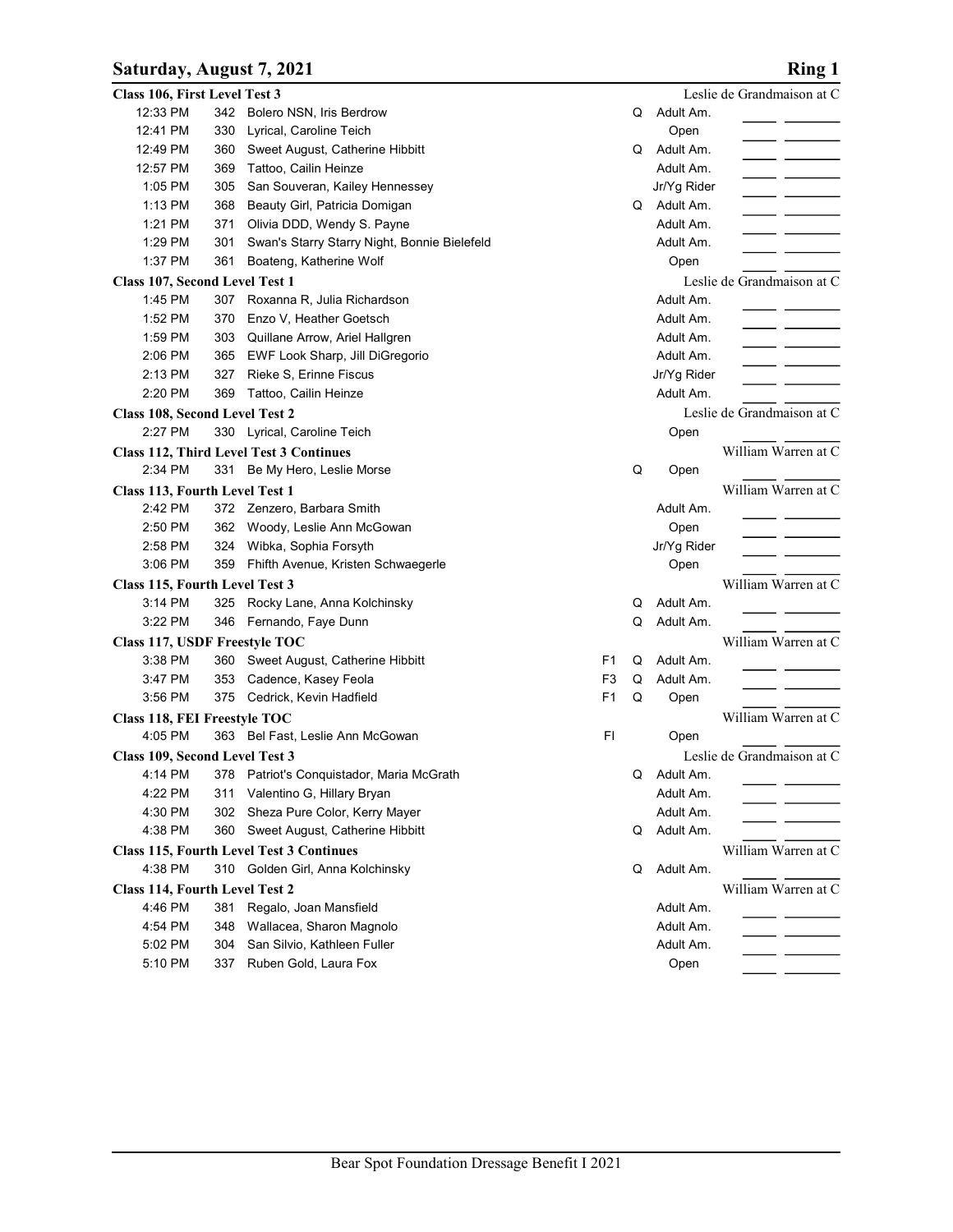## Saturday, August 7, 2021 Ring 1

|         | Saturday, August 7, 2021             |            |             | <b>Ring 1</b>                |
|---------|--------------------------------------|------------|-------------|------------------------------|
|         | <b>Class 116, FEI Test of Choice</b> |            |             | William Warren at C          |
|         |                                      |            |             |                              |
| 5:18 PM | 319 Favory Altamira, Shaunna Smith   | PSG Q      | Adult Am.   |                              |
| 5:27 PM | Danbury, Susan Keith<br>351          | $\vert$ 1  | Adult Am.   |                              |
| 5:36 PM | Zamiro, Kara Riley-King<br>367       | 1          | Open        | <u>and the second second</u> |
| 5:45 PM | Karat EG, Joy Bahniuk<br>329         | PSG Q      | Open        |                              |
| 5:54 PM | Adagio HH, Kevin Hadfield<br>374     | 11         | Q<br>Open   | _ __                         |
| 6:03 PM | Blingh VDL, Madeleine Porter<br>323  | <b>PSG</b> | Jr/Yg Rider |                              |
| 6:12 PM | Ringmoylan, Emma Szegvari<br>306     | GP         | Adult Am.   |                              |
| 6:21 PM | Divers-W, Kim Litwinczak<br>335      | IA         | Open        |                              |
| 6:30 PM | 315<br>Evolution, Lisa Valone        | <b>PSG</b> | Adult Am.   |                              |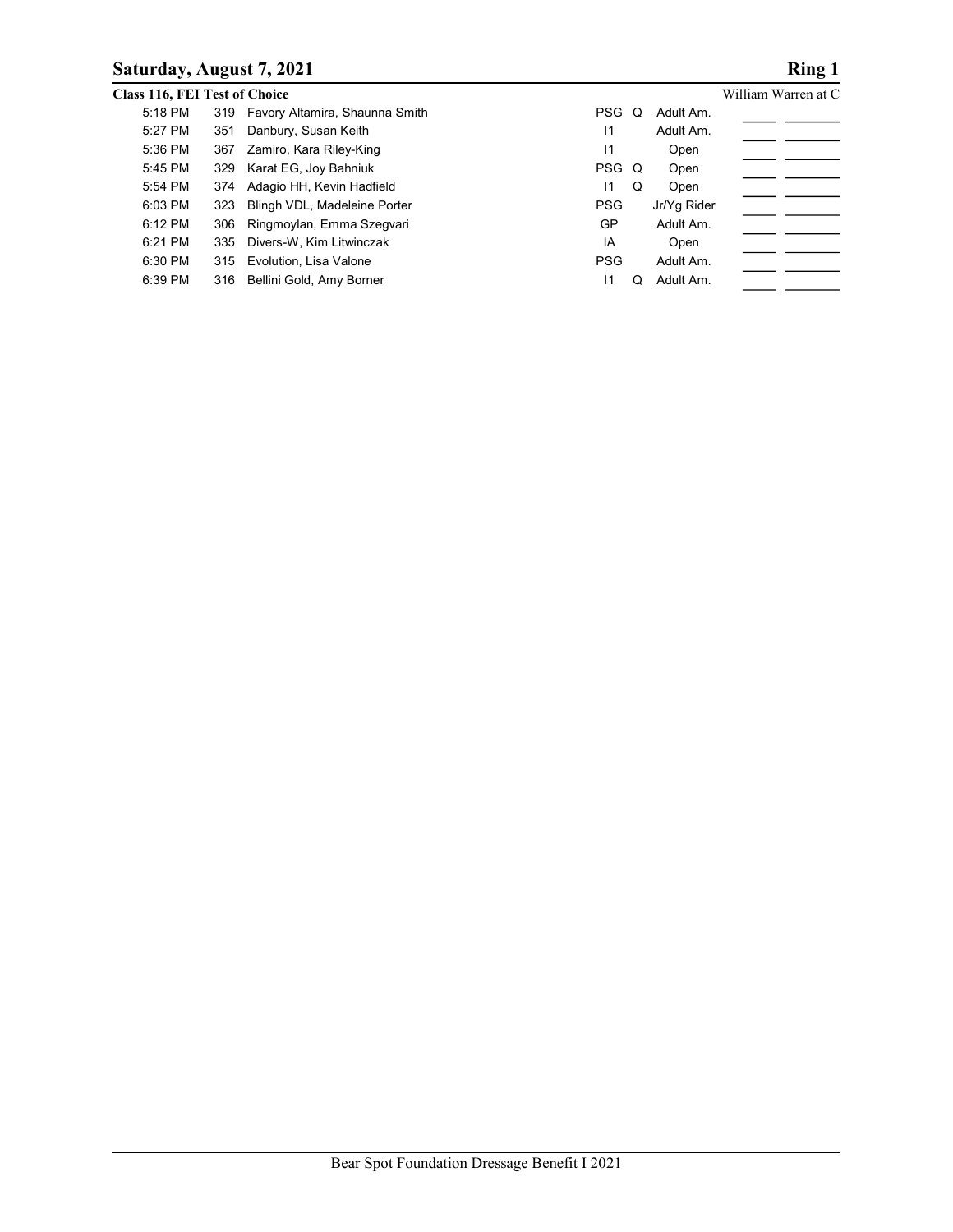## Sunday, August 8, 2021 **Ring 1**

|                                                            |            |                                                                                    |    |   |                          | <b>Ring 1</b>                                         |
|------------------------------------------------------------|------------|------------------------------------------------------------------------------------|----|---|--------------------------|-------------------------------------------------------|
| Sunday, August 8, 2021<br>Class 202, Training Level Test 2 |            |                                                                                    |    |   |                          | Sarah Geikie at C                                     |
| 8:00 AM                                                    |            | 356 Codex One, Kasey Feola                                                         |    |   | Adult Am.                | _ _                                                   |
| 8:07 AM<br>8:14 AM                                         | 339<br>376 | Windy Annabella, Bianca Lonergan<br>Scooby Doo, Cara Marzeoti                      |    |   | Adult Am.<br>Adult Am.   |                                                       |
| 8:21 AM                                                    | 355        | Sinatra, Caroline McGrath                                                          |    |   | Jr/Yg Rider              |                                                       |
| 8:28 AM                                                    | 334        | Gottisox, Katie Welsh                                                              |    |   | Jr/Yg Rider              |                                                       |
| Class 203, Training Level Test 3                           |            |                                                                                    |    |   |                          | Sarah Geikie at C                                     |
| 8:35 AM<br>8:42 AM                                         | 339        | 344 Shiloh, Annie Wohlgemuth<br>Windy Annabella, Bianca Lonergan                   |    | Q | Adult Am.<br>Adult Am.   |                                                       |
| 8:49 AM                                                    | 356        | Codex One, Kasey Feola                                                             |    | Q | Adult Am.                |                                                       |
| Class 204, First Level Test 1                              |            |                                                                                    |    |   |                          | Sarah Geikie at C                                     |
| 8:56 AM                                                    | 371        | Olivia DDD, Wendy S. Payne                                                         |    |   | Adult Am.                |                                                       |
| 9:03 AM<br>9:10 AM                                         | 326<br>341 | Napoleon Dynamite, Viviane Pilicy<br>Royal Color, Melissa Cantin                   |    |   | Open<br>Adult Am.        |                                                       |
| 9:17 AM                                                    | 344        | Shiloh, Annie Wohlgemuth                                                           |    |   | Adult Am.                |                                                       |
| 9:24 AM                                                    | 314        | Le Noir Lalou Kadabra, Anna O'Keefe                                                |    |   | Adult Am.                |                                                       |
| 9:31 AM                                                    |            | 308 Mr. Leonard, Maureen Dooley                                                    |    |   | Adult Am.                |                                                       |
| 9:38 AM<br><b>Class 201, Training Level Test 1</b>         |            | 357 FE Spellbound, Kathrin Midgley                                                 |    |   | Adult Am.                | Adam Cropper at C                                     |
| 9:45 AM                                                    |            | 333 De Mauro, Kevin Hadfield                                                       |    |   | -Open-                   | S.                                                    |
| 9:52 AM                                                    |            | 376 Scooby Doo, Cara Marzeoti                                                      |    |   | Adult Am.                |                                                       |
| 9:59 AM<br>10:06 AM                                        |            | 355 Sinatra, Caroline McGrath                                                      |    |   | Jr/Yg Rider              |                                                       |
| Class 205, First Level Test 2                              |            | 334 Gottisox, Katie Welsh                                                          |    |   | Jr/Yg Rider              | Sarah Geikie at C                                     |
| $10:13$ AM $-$                                             |            | 344 Shiloh, Annie Wohlgemuth                                                       |    |   | Adult Am.                | $ -$ <sup>S</sup>                                     |
| 10:20 AM                                                   |            | 341 Royal Color, Melissa Cantin                                                    |    |   | Adult Am.                | $ -$                                                  |
| 10:27 AM<br>10:34 AM                                       |            | 326 Napoleon Dynamite, Viviane Pilicy                                              |    |   | Open                     |                                                       |
| 10:41 AM                                                   | 301        | Swan's Starry Starry Night, Bonnie Bielefeld<br>307 Roxanna R, Julia Richardson    |    |   | Adult Am.<br>Adult Am.   |                                                       |
| Class 206, First Level Test 3                              |            |                                                                                    |    |   |                          | Sarah Geikie at C                                     |
| 10:48 AM                                                   |            | 371 Olivia DDD, Wendy S. Payne                                                     |    |   | Adult Am.                |                                                       |
| 10:56 AM                                                   | 308        | Mr. Leonard, Maureen Dooley                                                        |    |   | Adult Am.                | $\overline{\phantom{iiiiiiiiiiiiiii}}$                |
| 11:04 AM<br>11:12 AM                                       | 368        | Beauty Girl, Patricia Domigan<br>348 Wallacea, Sharon Magnolo                      |    | Q | Adult Am.<br>Adult Am.   | $\frac{1}{\sqrt{1-\frac{s}{s}}}$                      |
| 11:20 AM                                                   |            | 327 Rieke S, Erinne Fiscus                                                         |    |   | Jr/Yg Rider              | $\overline{\phantom{a}}$ and $\overline{\phantom{a}}$ |
| 11:28 AM                                                   | 360        | Sweet August, Catherine Hibbitt                                                    |    | Q | Adult Am.                |                                                       |
| 11:36 AM<br>11:44 AM                                       | 301        | Swan's Starry Starry Night, Bonnie Bielefeld<br>357 FE Spellbound, Kathrin Midgley |    |   | Adult Am.<br>Adult Am.   |                                                       |
| 11:52 AM                                                   |            | 342 Bolero NSN, Iris Berdrow                                                       |    | Q | Adult Am.                |                                                       |
| Class 218, FEI Freestyle TOC                               |            |                                                                                    |    |   |                          | Sarah Geikie at C                                     |
| 12:00 PM                                                   |            | 363 Bel Fast, Leslie Ann McGowan                                                   | FI |   | Open                     |                                                       |
| Class 217, USDF Freestyle TOC                              |            |                                                                                    |    |   |                          | Adam Cropper at C                                     |
| 12:09 PM<br>Class 207, Second Level Test 1                 |            | 360 Sweet August, Catherine Hibbitt                                                | F1 | Q | Adult Am.                | Adam Cropper at C                                     |
| 12:18 PM                                                   |            | 365 EWF Look Sharp, Jill DiGregorio                                                |    |   | Adult Am.                |                                                       |
| 12:25 PM                                                   |            | 307 Roxanna R, Julia Richardson                                                    |    |   | Adult Am.                |                                                       |
| 12:32 PM                                                   | 321        | License to Chill, Victoria Wiggins-Mcphee                                          |    |   | Open                     | $\overline{\phantom{a}}$ and $\overline{\phantom{a}}$ |
| 12:39 PM                                                   |            | 305 San Souveran, Kailey Hennessey                                                 |    |   | Jr/Yg Rider              |                                                       |
| 12:46 PM<br>12:53 PM                                       | 303        | Quillane Arrow, Ariel Hallgren<br>322 Bodion III, Susan Serrano                    |    |   | Adult Am.<br>Adult Am.   |                                                       |
| Class 208, Second Level Test 2                             |            |                                                                                    |    |   |                          | Adam Cropper at C                                     |
| 1:00 PM                                                    |            | 365 EWF Look Sharp, Jill DiGregorio                                                |    |   | Adult Am.                |                                                       |
| Class 209, Second Level Test 3                             |            |                                                                                    |    |   |                          | Adam Cropper at C                                     |
| 1:07 PM<br>1:15 PM                                         |            | 360 Sweet August, Catherine Hibbitt<br>378 Patriot's Conquistador, Maria McGrath   |    | Q | Adult Am.<br>Q Adult Am. |                                                       |
|                                                            |            |                                                                                    |    |   |                          |                                                       |